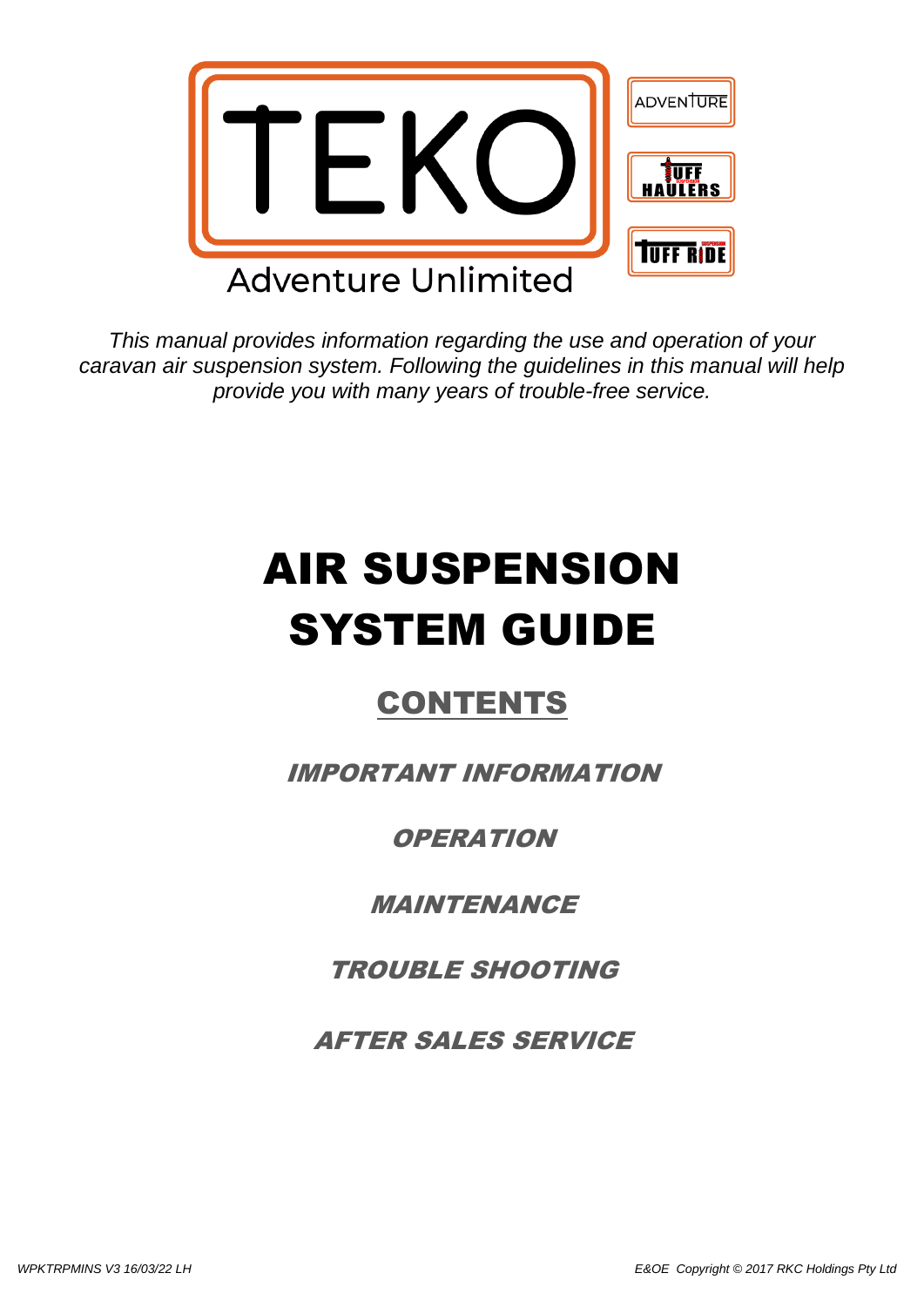

| <b>DOCUMENTATION TO BE KEPT WITH THE CARAVAN</b>                                                                                                                                                                                                                                                                                                                                         |  |  |
|------------------------------------------------------------------------------------------------------------------------------------------------------------------------------------------------------------------------------------------------------------------------------------------------------------------------------------------------------------------------------------------|--|--|
| It is very important that the caravan owner and operator is advised on how to use the system and that this<br>System Guide is kept with the caravan. Read this System Guide carefully before using the system or<br>towing the caravan.                                                                                                                                                  |  |  |
|                                                                                                                                                                                                                                                                                                                                                                                          |  |  |
| It is recommended that only a properly trained person services the product and carries out maintenance.                                                                                                                                                                                                                                                                                  |  |  |
|                                                                                                                                                                                                                                                                                                                                                                                          |  |  |
| Never exceed the caravans weight ratings for the overall caravan (ATM) or suspension group (GTM). The<br>manufacturer's weight ratings are stated on the VIN plate on the caravan. It is recommended to weigh your<br>vehicle and caravan combination on an authorised weighbridge when it is fully loaded and in a level<br>condition to determine if you are exceeding weight ratings. |  |  |
|                                                                                                                                                                                                                                                                                                                                                                                          |  |  |
| Ensure you are fully conversant with how to position load on your caravan. A caravan loaded in an<br>improper manner can greatly affect safety & stability and may result in twisting and stress on the chassis<br>and overloading of axles resulting in injury and / or damage.                                                                                                         |  |  |
|                                                                                                                                                                                                                                                                                                                                                                                          |  |  |
| When operating your air suspension ensure there is no one close to or under the caravan as they may be<br>trapped or injured.                                                                                                                                                                                                                                                            |  |  |
|                                                                                                                                                                                                                                                                                                                                                                                          |  |  |
| Before towing the caravan ensure that you are familiar with the operation of the caravan.                                                                                                                                                                                                                                                                                                |  |  |
|                                                                                                                                                                                                                                                                                                                                                                                          |  |  |
| The Remote Lowered and Raised positions are to be used when stationary or for slow towing only.                                                                                                                                                                                                                                                                                          |  |  |
|                                                                                                                                                                                                                                                                                                                                                                                          |  |  |
| The Compressor must be 'On' when the control system is adjusting. Turn the Compressor Off when<br>setup on site.                                                                                                                                                                                                                                                                         |  |  |
|                                                                                                                                                                                                                                                                                                                                                                                          |  |  |
| Incorrect use of this air suspension product can result in damage to the airbag, associated parts and / or<br>the vehicle which is not covered under warranty.                                                                                                                                                                                                                           |  |  |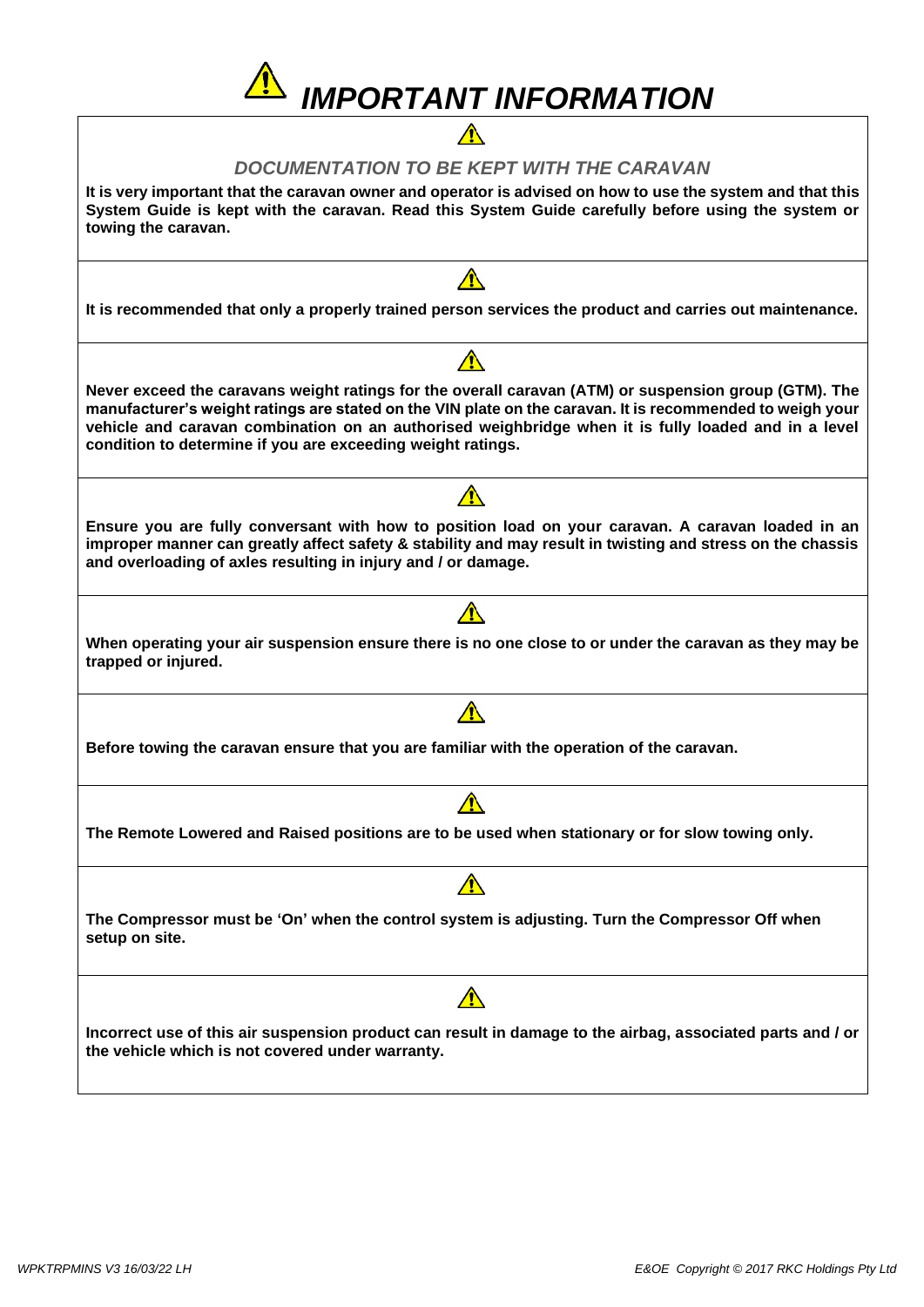# *OPERATION*

# *HOW TO USE YOUR SUSPENSION CONTROL*

The air suspension and control system on this caravan allows manual height adjustment as well as automatic adjustment to return to the correct towing position no matter the load. This ensures the caravan is constantly maintained at the correct suspension height ensuring optimum stability, road handling, isolation and drive comfort.

The system offers Remote, and Auto Modes selected by the Toggle valves. The Automatic Mode is used momentarily to return the caravan to the correct position for towing before reverting to Remote Mode for all travel. Adjusting to a Lowered or Raised position is suitable for stationary or slow towing only, to allow for improved occupant access and caravan clearance.

**When operating your air suspension ensure there is no one close to or under the caravan as they may become trapped or injured.** 

**Before towing the caravan ensure that you are familiar with the operation of the caravan.** 

When operating your air suspension uncoupled with the park brake on ensure the jockey wheel is **forward facing to prevent possible damage.** 

# *COMPRESSOR ON/OFF*

Use the Compressor switch to turn the Compressor On when using the controls for Remote or Automatic adjustment. Once setup on site in Remote Mode the Compressor can be turned Off to eliminate compressor activation.



**COMPRESSOR ON** – When using the control system.

# **COMPRESSOR OFF** – When setup on site.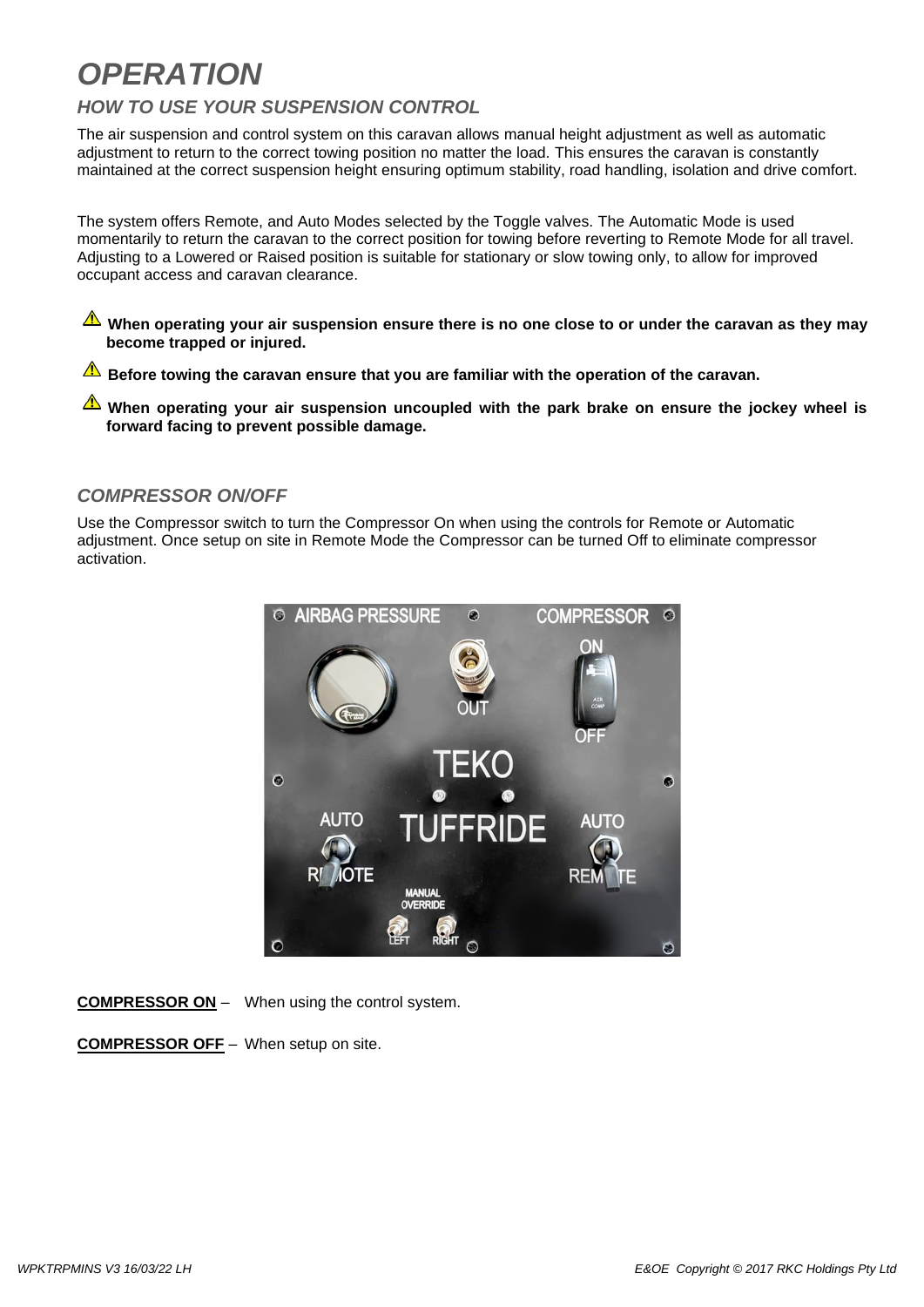# *AUTOMATIC MODE SELECTION*

Automatic Mode allows a convenient return to the correct towing height for the suspension. With the van on level ground and the Compressor On, select the Automatic Mode and allow the suspension to return to the correct towing height, which may take up to 20 seconds. The control uses levelling valves mounted under the caravan and attached to the suspension to return to the set towing height for the suspension. If the system is not able to reach the selected mode, check for obstructions and safely remove these before attempting the change.



# *REMOTE MODE OPERATION*

Remote mode can be utilised to adjust the suspension heights for Site Levelling and for Lowered or Raised positions when stationary or slow towing. With the Compressor On, use the key fob to adjust the required side as needed. If lowering or raising together, adjust each side gradually to maintain a level position. If adjusting to level the van adjust the required side gradually.

When towing the AB0016 airbag within this kit must be maintained between **[225mm - 275mm]** This Airbag Operating Height will be achieved when Auto height is selected.



Do not Inflate the airbags above **[100PSI MAXIMUM]** Do not Deflate the airbags below **[20PSI MINIMUM]**

**NOTE –** For new applications it is important to ensure the airbag is not deflated to allow crumpling of the rubber. Some applications may require the pressure to be kept above 30PSI in intial use to ensure no crumpling.

#### $\triangle$ **Adjusting the suspension away from the correct towing height is suitable for stationary or slow towing only.**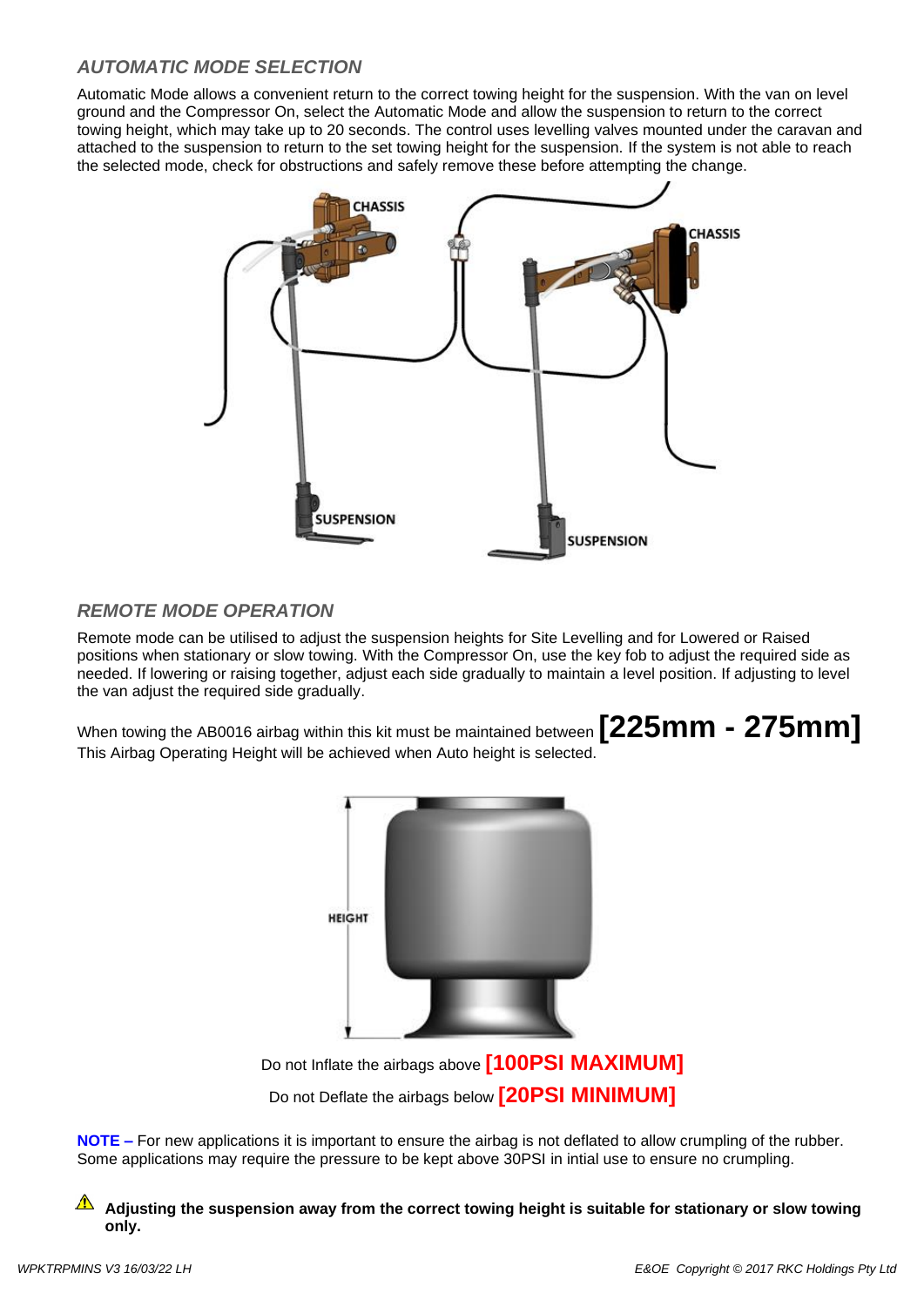# *HIGH POSITION*

Raise the suspension for improved ground clearance. To be used when the caravan is stationary or for slow towing only. Towing position must be achieved before travelling.

# *TOWING POSITION*

Towing Mode is the primary operating position of the caravan and is to be used for all travel. This mode ensures best performance and reliability of the suspension.

# *LOW POSITION*

Lower the suspension for improved occupant access and roof clearance. To be used when the caravan is stationary or for slow towing only. Towing Mode must be selected before travelling.



# *TOWING POSITION <sup>=</sup>* **[225mm-275mm]**

### *SITE LEVELLING*

When site levelling, from the Towing position it is recommended to deflate the high side first within the 20psi Minimum pressure. If needed, the low side can then be inflated for further adjustment within the 100psi Maximum pressure. When the site levelled position is achieved the Compressor can be turned Off to eliminate any compressor running whilst setup.

# *CHANGING A FLAT TYRE*

Stop the tow vehicle and caravan in a safe location, ensure park brake(s) are applied and that the control is in the Remote Mode. Follow the recommended tyre change process outlined by the caravan manufacturer. Once the tyre has been changed and the tow vehicle and caravan are safe to move, ensure the system is in the Towing position before travelling.

# *LONG TERM STORAGE*

Select Remote Mode and move to a Low position and turn the Compressor Off when the caravan is being stored for a long period of time. The system will retain a low level of air pressure in the airbags, and it is normal for this pressure to be lost during long term storage.



**The control system must be in Remote Mode for servicing. This includes if the caravan is completely jacked, hoisted, raised off the ground, or transported. This is to avoid unnecessary adjustment by the system and / or possible damage to individual components and / or persons.**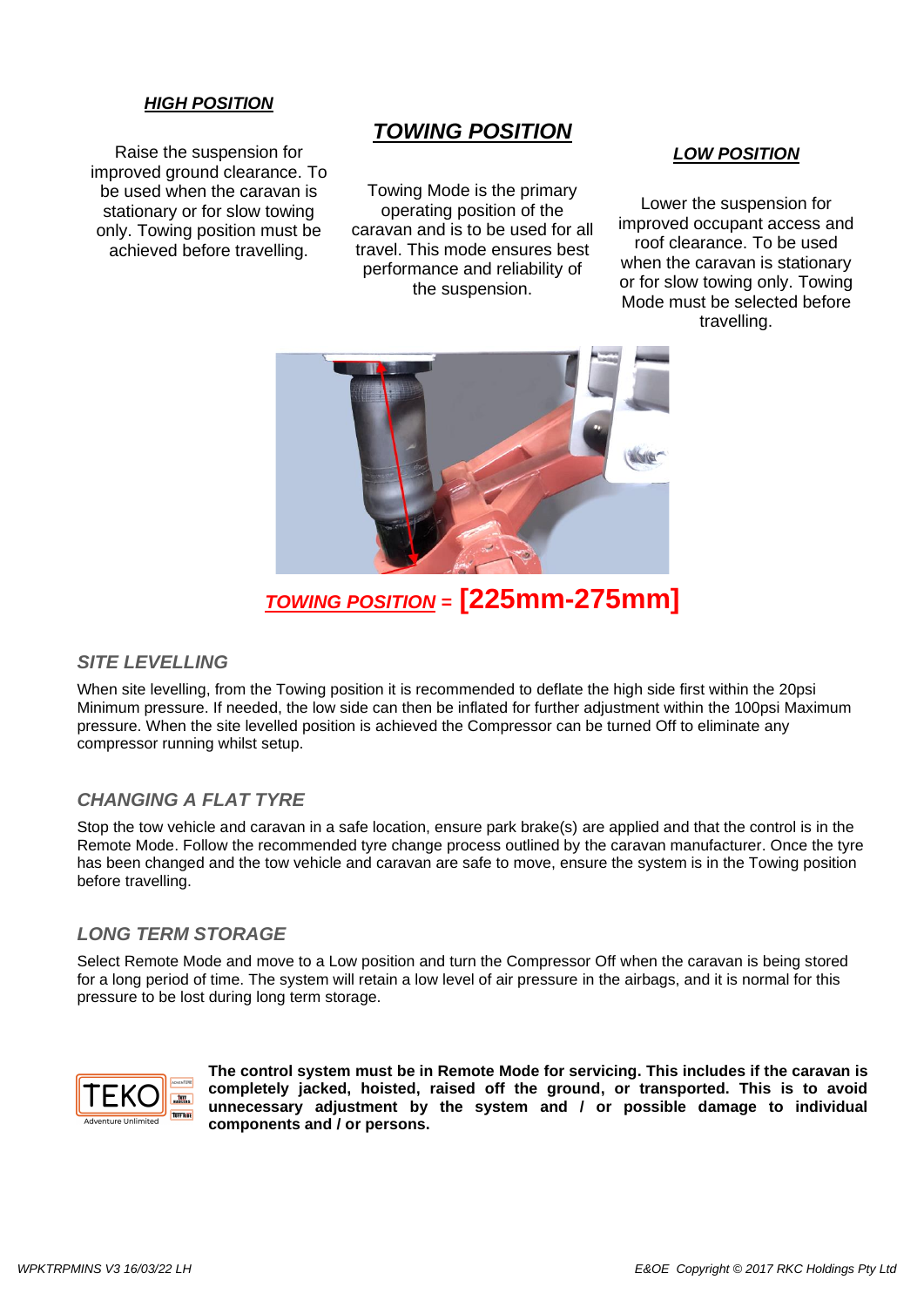# *MAINTENANCE*

- It is recommended that only a properly qualified person installs the product and carries out removal and **A refitting of any components.**
- **If removed, never inflate an airbag assembly unrestricted. Improper use or over inflation may cause property damage or severe personal injury.**

# *GENERAL SYSTEM CARE*

It is recommended to periodically inspect your air suspension for operation, security, possible damage and component integrity. As with your vehicle's tyres, an airbag is a pneumatic device that supports the vehicle's weight. Air leaks may develop in the system and these are generally not covered under Warranty. If you encounter an air leak, contact the caravan manufacturer or their nearest service representative for assistance. Though unlikely, it is possible that the airbag may be punctured because of impact damage, improper inflation, improper installation, or improper usage. To reduce the risk of puncture, we strongly recommend inspecting and wash any accumulated sand, gravel or other road debris from the airbags and surrounding components.

# *SYSTEM SUPPLY VOLTAGE*

It is recommended to always maintain system voltage above 12.0volts. System operation will be adversely effected by low voltage, causing the compressor to run longer and increase the time for each height adjustment.

# *PRESSURE RETENTION CHECK*

It is normal for air pressure to be lost during long term storage of your caravan causing the suspension height to lower. Due to the nature of the airbag material, the rate of loss can vary across the group of airbags. During regular operation, a system air leak could occur even after many years of leak free service. A system air leak will cause increased frequency and / or run time of the air compressor. Any system leak must be rectified as the life of the compressor will be adversely affected, contact the caravan manufacturer or their service representative. If an airbag has been punctured while you are travelling, as indicated by a loss of height, park in a safe place and contact the caravan manufacturer or their service representative.

**A** Never cut. weld or modify the airbag or associated parts without approval from the caravan **manufacturer.**

**1** Do not use aerosol tyre repair products in airbags. If there is a hole, the airbag must be replaced.

**1** Do not use a tyre patch of any kind on an airbag. If there is a hole, the airbag must be replaced.

**A** Never weld within sight of an un-protected airbag; they are severely affected by weld UV & heat.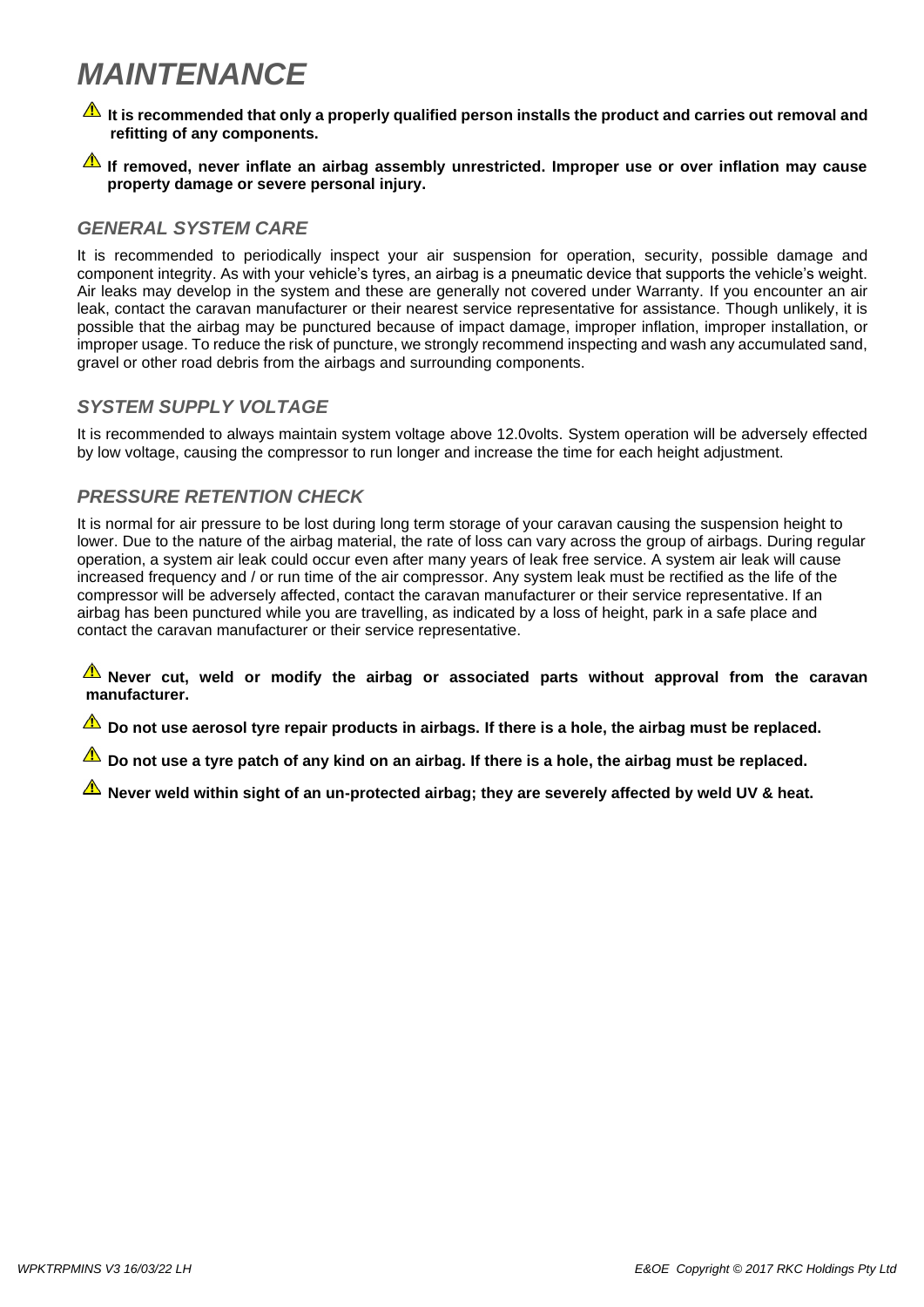

# *TROUBLE SHOOTING GUIDE*

### **Airbags will not inflate**

Check battery voltage and connections.

Check the system power supply and compressor fuse is fitted and intact.

Check that the Compressor On/ Off switch is turned ON.

Select Auto Mode and wait 2 minutes, if the system is still not lifting then check that you are not exceeding Manufacturer's weight ratings.

#### **Airbags deflate on their own**

If Auto Mode is selected when the suspension is in a 'High position', the airbags will deflate automatically. If the caravan is losing height from Towing position when stationary, park in a safe place and contact the caravan manufacturer or their service representative.

### **The compressor is running continuously**

With the Compressor is ON do not select any buttons on the control interface to eliminate air usage. With no system adjustment, if the compressor is running continuously for more than 5 minutes park in a safe place and contact the caravan manufacturer or their service representative.

### **The caravan is not level for towing**

Confirm that the tow vehicle and caravan are on level ground, and that the tow coupling height is correct. Check for obstruction or components that may be restricting the suspension. Ensure Towing position is achieved before travelling.

#### **The caravan is not levelling on site**

Ensure Remote Mode is selected.

Select the higher ground side and deflate while maintaining pressure above 30psi

If needed, select the lower ground side, and inflate while maintaining pressure below 100psi

Following the above steps, if the available adjustment is not adequate for the site variation use traditional levelling methods to achieve the difference. Remote Mode can then be used to complete the levelling process.

# *AFTER SALES SERVICE*

# *GENERAL ADVICE & ASSISTANCE*

Tuffride are proud to offer the best quality products and customer service. If you have any concern with this system, please contact the caravan manufacturer or their service representative.

# *SPARE PARTS*

Spare parts are available for all components in this system from the caravan manufacturer. The airbag assemblies feature a modular design allowing replacement of the rubber bellows only. Contact Tuffride for further information on the airbag replacement and installation process. Should you require spare parts please contact the caravan manufacturer or their nearest service representative for assistance.

# *WARRANTY*

The system Warranty period is for 12 months from the initial new sale and is transferable through this period. Our Warranty operates in addition to (and does not exclude, restrict, or modify) any rights or remedies to which you may already be entitled under the Australian Consumer Law or any other relevant law relating to this product. Our Goods come with guarantees that cannot be excluded under the Australian Consumer Law.

If the product supplied has not performed as expected and you suspect it may fall into the consumer protection category, please contact the caravan manufacturer for assistance.

# **FOR SUSPECTED WARRANTY CLAIMS - PLEASE CONTACT THE CARAVAN MANUFACTURER BEFORE REPAIRS ARE CARRIED OUT.**